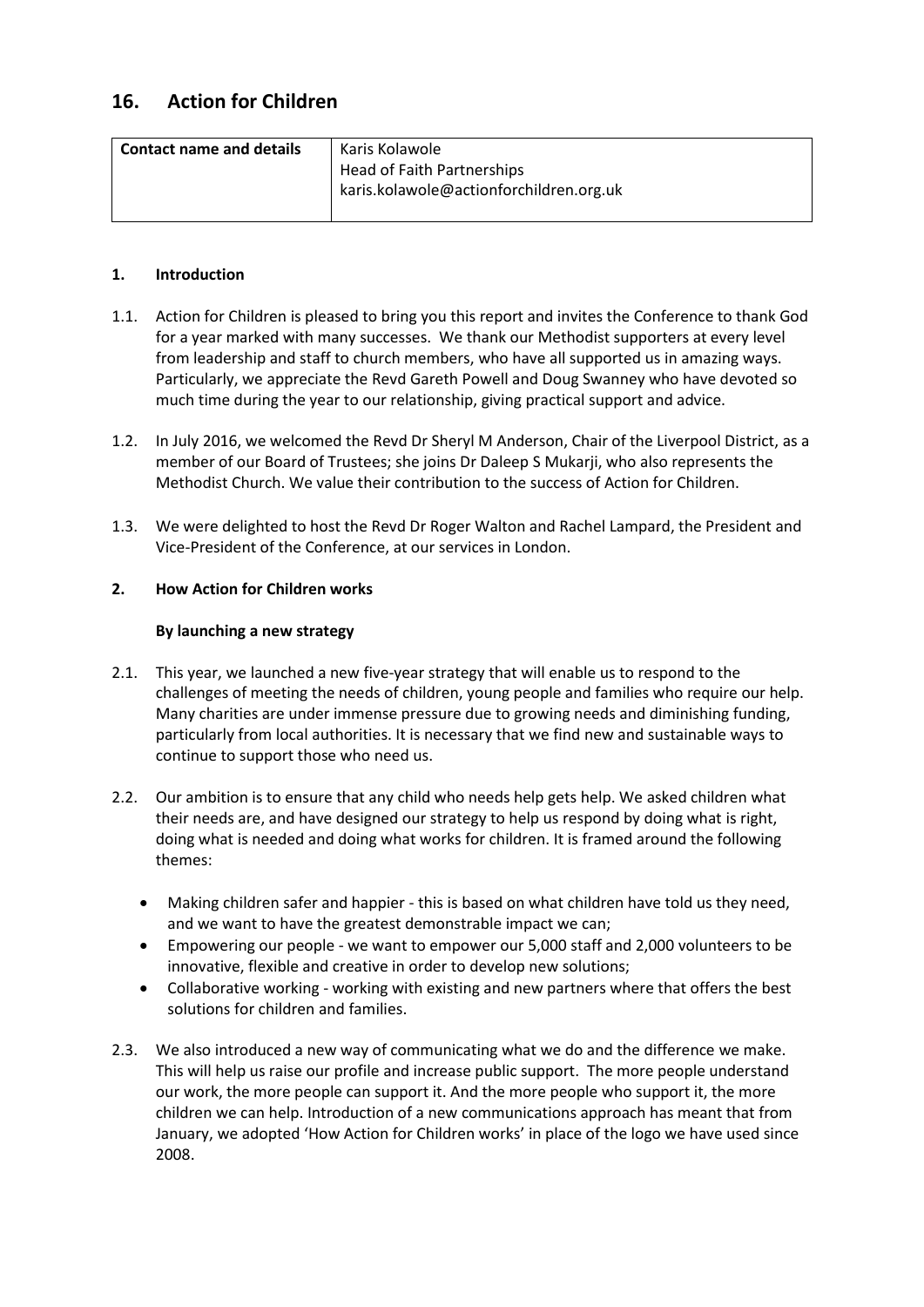#### **By doing what works for children**

- 2.4. We currently support more than 390,000 children, young people and families. This includes all who have attended at least one session, been seen by a staff member, received advice from us, or used any of our 611 services in any other way. While we are proud to have made such an impact, we know there is still a significant number of children and families that need our help.
- 2.5. In order to ensure that we are doing what is right, doing what is needed and doing what works for children, it is important that we base our decisions on sound evidence. Therefore, we are investing in research and drawing on the expertise of our own staff to develop new products and services. Research will enable us to identify where need is greatest and the potential opportunities to meet them in innovative and cost effective ways.
- 2.6. In line with our strategy, we will move from being a funder-led charity, responding to the requests of commissioners, to a strategy-led charity responding to need; this means that we will deliver the services and support children, young people and their families need, based on our direct experience of working in and with communities. To become needs-led we must find new ways of funding the support we know works. This will require us to grow our voluntary income but also to work with other organisations to find new and innovative ways of supporting families with the right help, at the right time.
- 2.7. Our experience tells us that there is a growing need for children, young people and families to receive support to build emotional resilience and get help with mental health issues. We will therefore focus much of our activity in the coming year on developing our offer to these families, working with organisations who recognise this growing need and want to work with us to make a difference.
- 2.8. Local authorities tell us that they experience challenges in finding good, high quality residential provision for children with the most complex and challenging needs. In response, we are working with some authorities to develop a residential care model to meet the needs of these children.
- 2.9. Schools are an important part of childhood and we want to ensure that we support children and young people to get the very best experience from school. Schools are increasingly telling us that they struggle to support children to develop strong emotional resilience and we will be developing an emotional well-being service which will be delivered in schools.
- 2.10. Children need a stable home life. For those living in care, they need to feel confident that the placement they are in can offer them stability. We plan to develop our fostering and adoption services more broadly to promote stability for children and offer choice. Our permanency support will provide a range of services including ones that support children to remain within their family home, or with extended family through kinship placements. We will develop our range of fostering placements to ensure the best chance of children being matched to the right type of placement to meet their needs.
- 2.11. In 2016, we brought nurseries formerly managed by 4Children into Action for Children. In doing so, we are committed to being the foremost provider of quality early years services and we intend to grow and develop this portfolio of work.
- 2.12. Whilst we have plans for developing new areas of provision, we will continue to deliver our existing services, such as children's centres, early help support, disability services, youth support and many others. However the external environment is changing and we need to change with it. So we acknowledge that we may, as the external world and the needs of children and young people change, move away from some areas of service provision.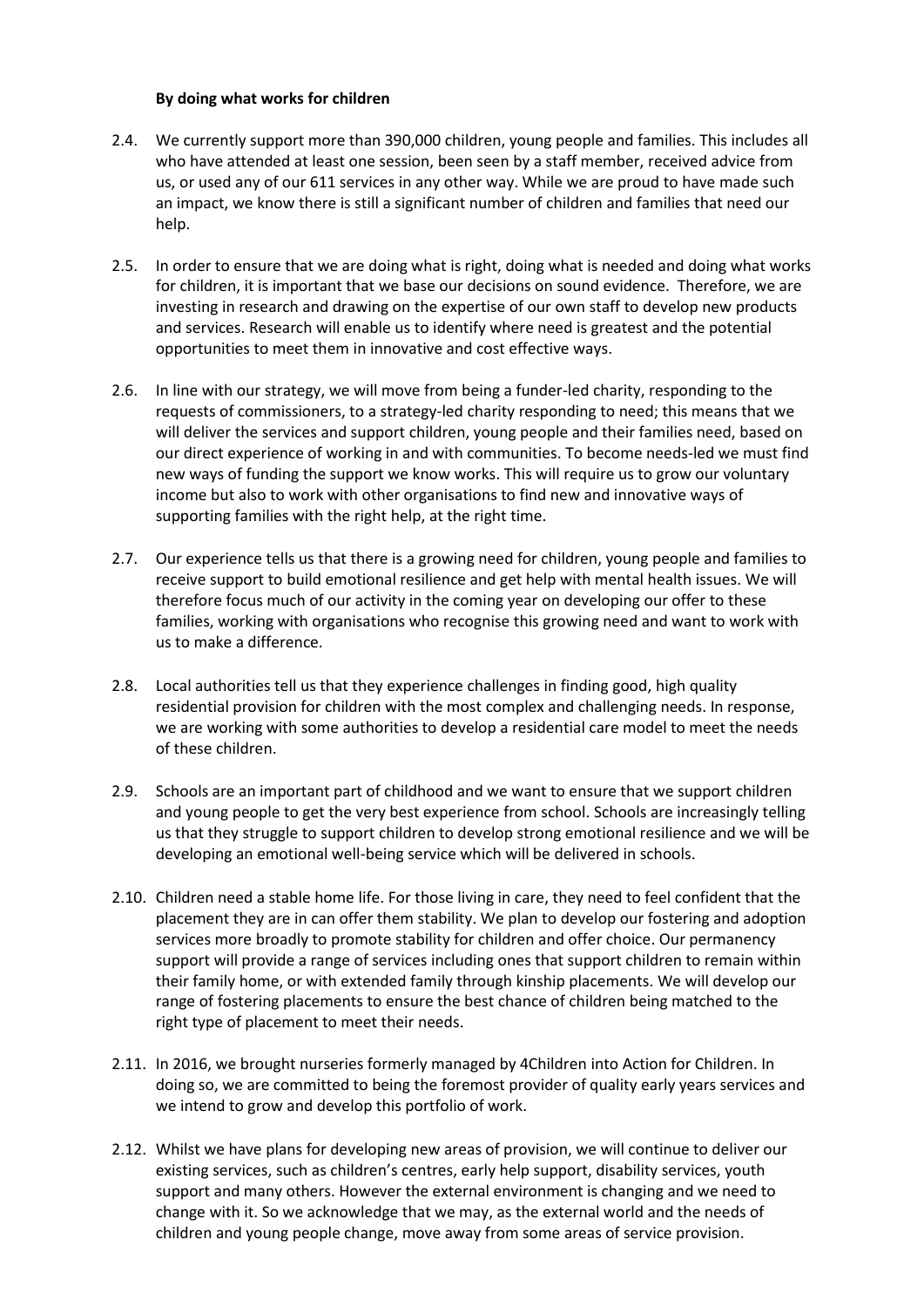2.13. To read our impact reports visit [www.actionforchildren.org.uk/who-we-are/our-impact.](http://www.actionforchildren.org.uk/who-we-are/our-impact)

### **By speaking out and changing things for the better**

- 2.14. Our policy and campaigning work has been very productive this year. The Government has made many of the changes we have asked for to make life better for children, young people and families. Some of our results have come from collaborations with other charities, notably NSPCC, Save the Children, The Children's Society and Barnardo's, and coalitions with the Alliance for Children in Care and Care Leavers (which we co-chair) and the End Child Poverty Coalition.
- 2.15. Some highlights from the past year include:
	- Working with other children's charities, we secured improvements to the Children and Social Work Bill, eg introducing Personal Advisors for all care leavers up to the age of 25.
	- Securing changes to the Immigration Bill to ensure many more care leavers receive proper levels of support, regardless of immigration status.
	- Activating the public and politicians in various ways through the Fair By Five campaign to make early years child development a national priority by 2020.
	- Persuading the Welsh Government to help the most vulnerable young people take control of their money through our Fair Deal campaign.
	- Publishing research with the NSPCC and Research in Practice on how child neglect can affect children's vulnerability to other forms of harm (eg sexual exploitation) which has fed into the Scottish Government's child protection review.
	- Producing a report as members of the National Working Group on Safeguarding Disabled Children is being used by Ofsted to strengthen the protection of disabled children.

#### 2.16. Looking ahead to 2017/18:

- As a member of the Jo Cox Commission on Loneliness, we are proud to be leading the conversation on the impact of loneliness and isolation on children and families.
- Understanding the challenges facing young parents will be the focus of new research.
- As members of the Disabled Children's Partnership, we will launch a campaign calling for health and social care services to support disabled children, young people and their families better.
- 2.17. We are grateful for the efforts of many Methodists who supported our campaigns, bringing public interest to the attention of politicians and other decision-makers. Information about our campaigns is available at [www.actionforchildren.org.uk/what-we-do/policy-and-research.](http://www.actionforchildren.org.uk/what-we-do/policy-and-research)

## **3. How Action for Children works with the Methodist Church**

- 3.1. Our partnership with the Methodist Church continues to grow as we find new ways to broaden the dimensions of our relationship; this will help both the Church and the charity to positively impact society. We gratefully welcomed various opportunities to work together and to share our expertise including:
	- **Safeguarding**: We are working together on historical abuse, including a joint project with Barnardo's and The Children's Society to establish a counselling service for survivors of sexual abuse. We have also worked together to plan the 2017 Methodist Safeguarding Conference, where our Head of Safeguarding ran a workshop.
	- **Internships**: We welcomed an intern from the Methodist Church at our Hackney Young Carers project. Internships are a valuable way to get experience of working with children while also impacting lives; therefore, we are developing a framework together that will pave the way for more Methodist interns to gain experience at Action for Children.